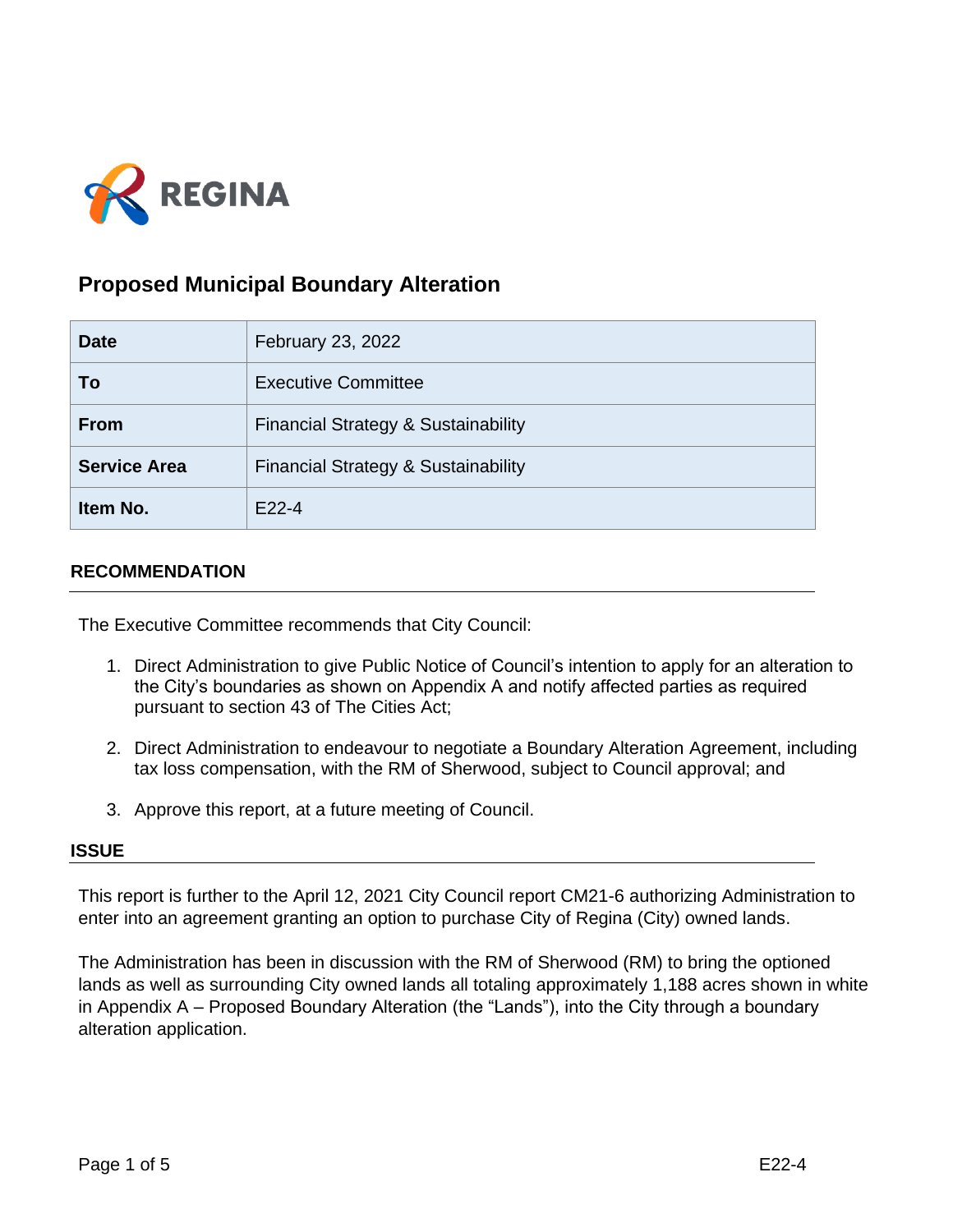Viterra, the optionee of land within the Lands, is pursuing the development of a canola crushing facility which is expected to generate significant economic activity in the Capital Region. The proposed canola crushing facility is a sophisticated industrial facility that requires urban services.

The reason for the proposed boundary alteration is to accommodate immediate and long-term industrial growth demands consistent with imminent development proposals and specific land-owner requests for annexation and supply of City services to the Lands.

# **IMPACTS**

# **Financial Impact**

There are no direct financial implications associated with the recommendations of this report. However, as the boundary alteration proceeds, the financial implications will include tax loss compensation to the RM, costs associated with the provision of municipal services to this new area, and tax and fee revenues derived from the lands.

## **Economic Impact**

The development of the lands by the optionee is estimated to bring approximately:

- 1,000 construction jobs during commissioning and support 1,835 jobs indirectly, resulting in a labour income during construction valued at \$93 million. The capital spend to construct the facility remains confidential.
- Once operational the plant will generate approx. \$1.3 billion in revenues, drive regional GDP of \$500 million and provide a labour income impact of \$73 million annually (direct and indirect salaries).

The City will be required to extend services to the proposed lands in order for any large-scale development to occur.

#### **Policy/Strategic Impact**

A boundary alteration of the Lands by the City aligns with both the RM and City growth plans. The Lands border the existing City boundary and are shown as a future growth area for the City of Regina (~400K+) on the RM of Sherwood – City of Regina Growth Intentions map which was agreed to and incorporated into each municipality's Official Community Plan ("OCP"). Policy exists in both the RM and City OCPs to react to opportunities that benefit the Capital Regions. The specific policies are City of Regina OCP *3.10 " The RM and the City acknowledge the current future growth intentions of each other as shown on Map 1a- RM of Sherwood – City of Regina Growth intentions and agree to manage their municipal development in a way that is consistent and respects such intention unless it is agreed that regional interests require revision of those intentions"*, and RM OCP *4.3.5 " The RM acknowledges the growth intentions area as shown in Schedule O of this Plan and respects these intention but will not unduly limit suitable private /*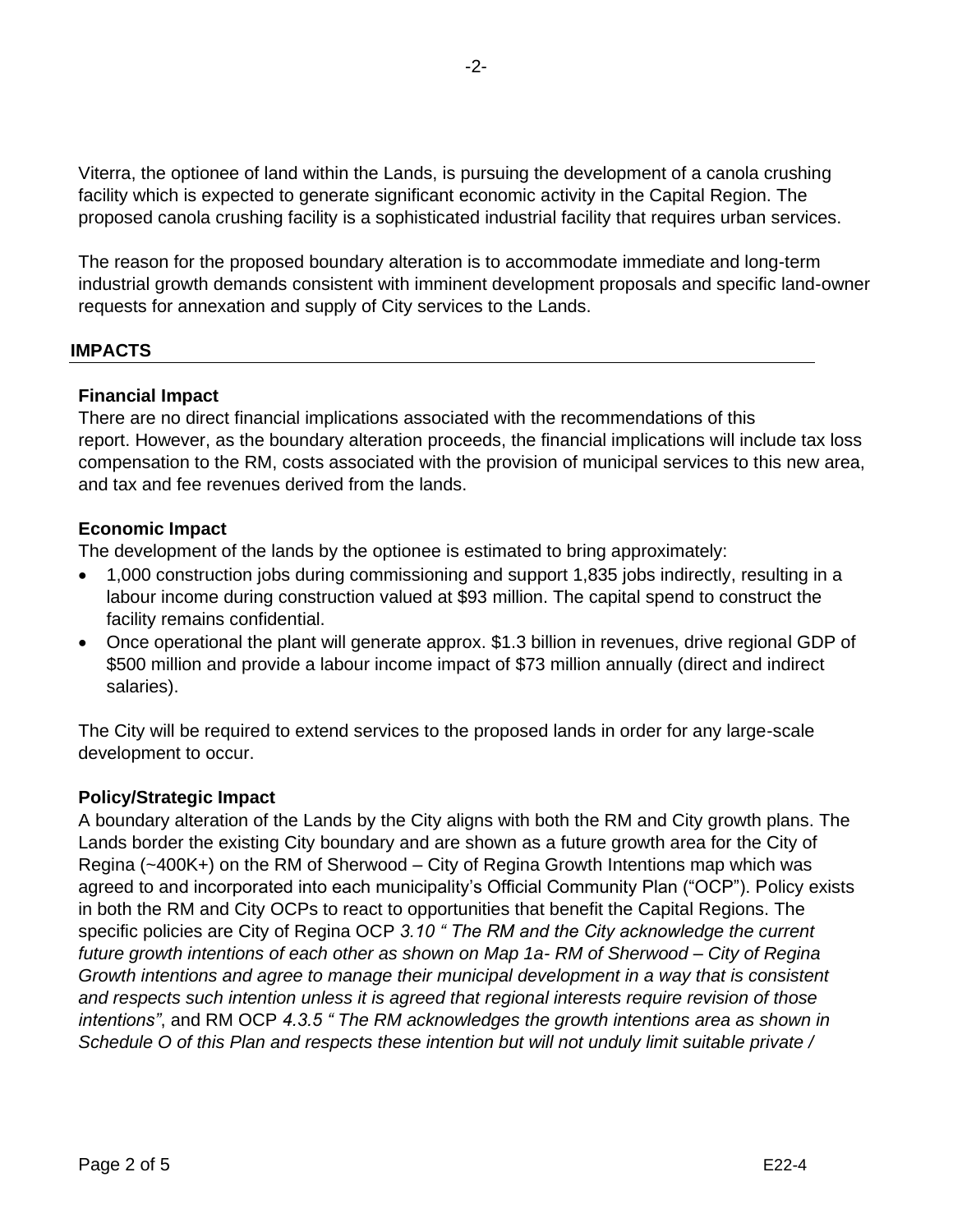*public sector initiatives and planned development with the Capital Region. It is also acknowledged that the respective "growth areas" may need to be revised to accommodate a market need and adjust to regional interest."*

The growth intentions map was developed through a collaborative planning process between the RM and City. Major industrial developments requiring City services were not anticipated during the 2013 boundary alteration, and as such the projected timing for altering the boundary of the Lands was the 400,000 growth population. Boundary alteration of the Lands is proposed earlier than anticipated to respond to this unique economic development opportunity, but the proposed boundary alteration aligns with agreed upon growth intentions and existing planning documents that acknowledge that these lands would ultimately be brought within city limits.

The proposed development of a canola crushing plant by Viterra requires the construction of a spur rail line to the facility. Viterra and the City are collaborating on a rail route that allows the Viterra spur line to eventually be utilized as a section of the future main line proposed in the City rail relocation plan to remove at grade rail crossings from the Ring Road.

The development of these lands aligns with many of the Economic Development policies noted in the OCP and Regina's 2030 Economic Growth Plan. Specifically, goals addressing the economic development potential of the city and supporting economic generators.

# **Environmental**

None with respect to this report.

# **OTHER OPTIONS**

Option 1 – Do not proceed with Boundary Alteration

Not proceeding with a Boundary Alteration will jeopardize the economic opportunity presented by Viterra. As development would occur outside the City's boundary and no property taxes would be collected by the City, recovery of any City services provided to Viterra and any other costs incurred by the City related to the development would need to be recovered through extra municipal surcharges or other charge structures which would likely serve as a deterrent to Viterra locating in the Capital Region.

# **COMMUNICATIONS**

The notice of intent to alter municipal boundaries will be advertised in the Leader-Post for two consecutive weeks. Notices will also be distributed to the RM of Sherwood and affected School Boards pursuant to the public notification requirements of *The Cities Act*. In addition, information will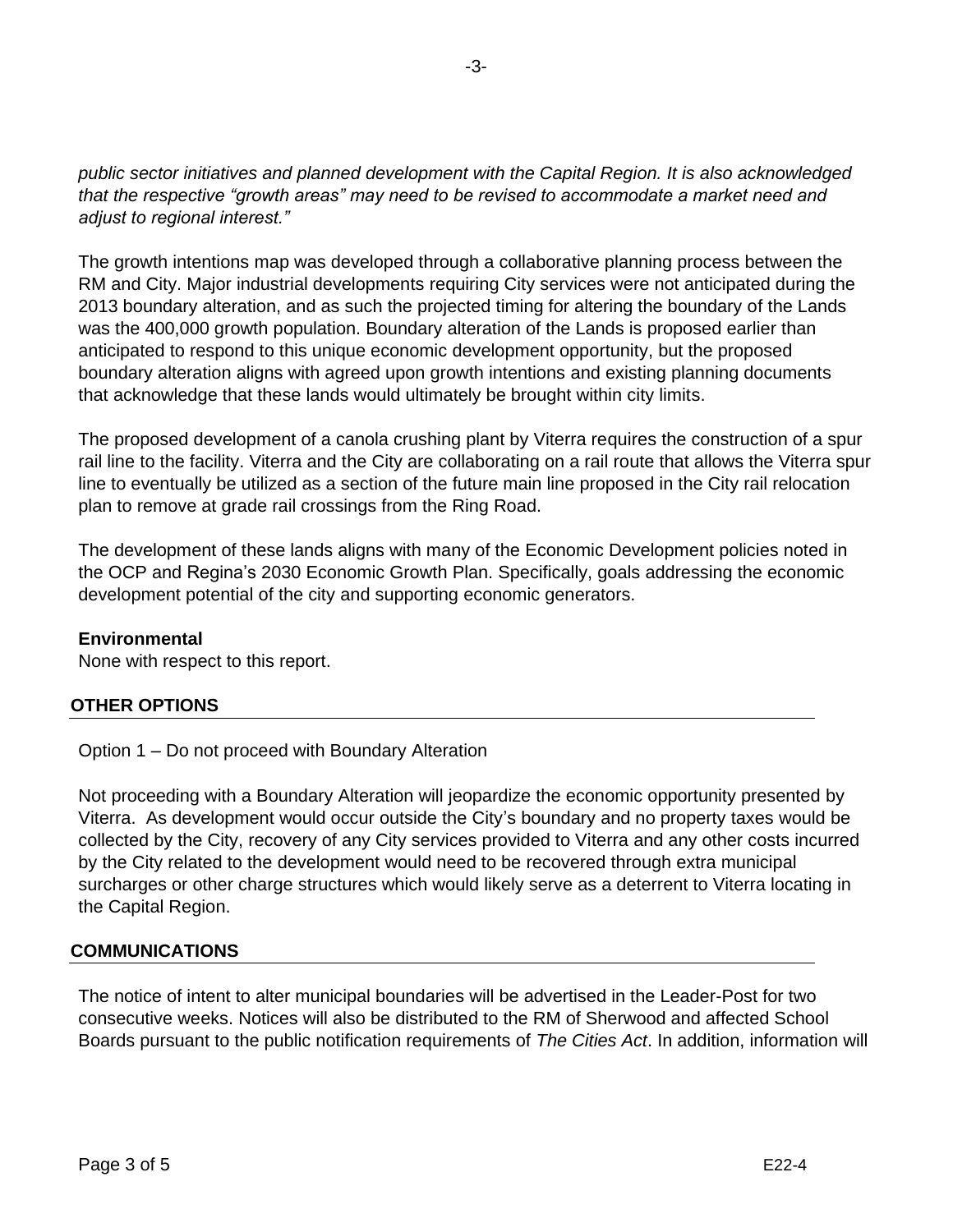be posted on the City website. A public meeting is required to be held if objections are received in response to the initial notice of intent.

## **DISCUSSION**

A boundary alteration, consistent with the City's future growth plans, is proposed to support previously unforeseen but imminent development opportunities that require City services in order to proceed.

The Lands included in the proposed boundary alteration are currently owned by the City of Regina, are undeveloped and are leased for agricultural purposes. The Lands are currently identified in the City's Official Community Plan as future City of Regina lands (Appendix B – RM Sherwood – City of Regina Growth Intentions).

The boundary alteration application of 2013 brought lands into the City required for residential, office, retail and small industrial growth up to the 400,000 population target based on and in connection with the adoption of the new OCP. At that time, imminent development of this area was not identified by either the City or the RM. Accordingly, the selection of land in this area for development of canola crushing plants was unforeseeable by either the City or RM during previous boundary alteration negotiations.

The proposed alteration is to accommodate large-scale economic development projects which will benefit the Capital Region as a whole, but which also require the support of significant services which the City is in the best position to provide. Development of the Lands requires City services as the RM does not have servicing capacity required to meet developer requirements, though potable water may be provided by the RM by utilizing existing water infrastructure. Development of the Lands is unlikely to occur should the boundary alteration not be achieved.

The City's current land base does not include lands that can adequately accommodate the needs of the proposed development. Boundary alteration of the Lands will provide the City with the necessary certainty and flexibility to properly plan and accommodate the extension of services to this area to support recent development demands as well as anticipated new demands that will be created as a result. It will also allow the City to support newly realized development objectives by providing market certainty and improving the affordability of development. If Lands remain outside the City's jurisdiction there will likely be less capacity and resources for servicing such development in a financially efficient and rationalized manner.

The City is committed to working collaboratively with the RM to alleviate any impact of the proposed boundary alteration in an effort to obtain the RM's consent to the application through a complimentary resolution. Discussions on boundary alteration with the RM began in 2021. The City